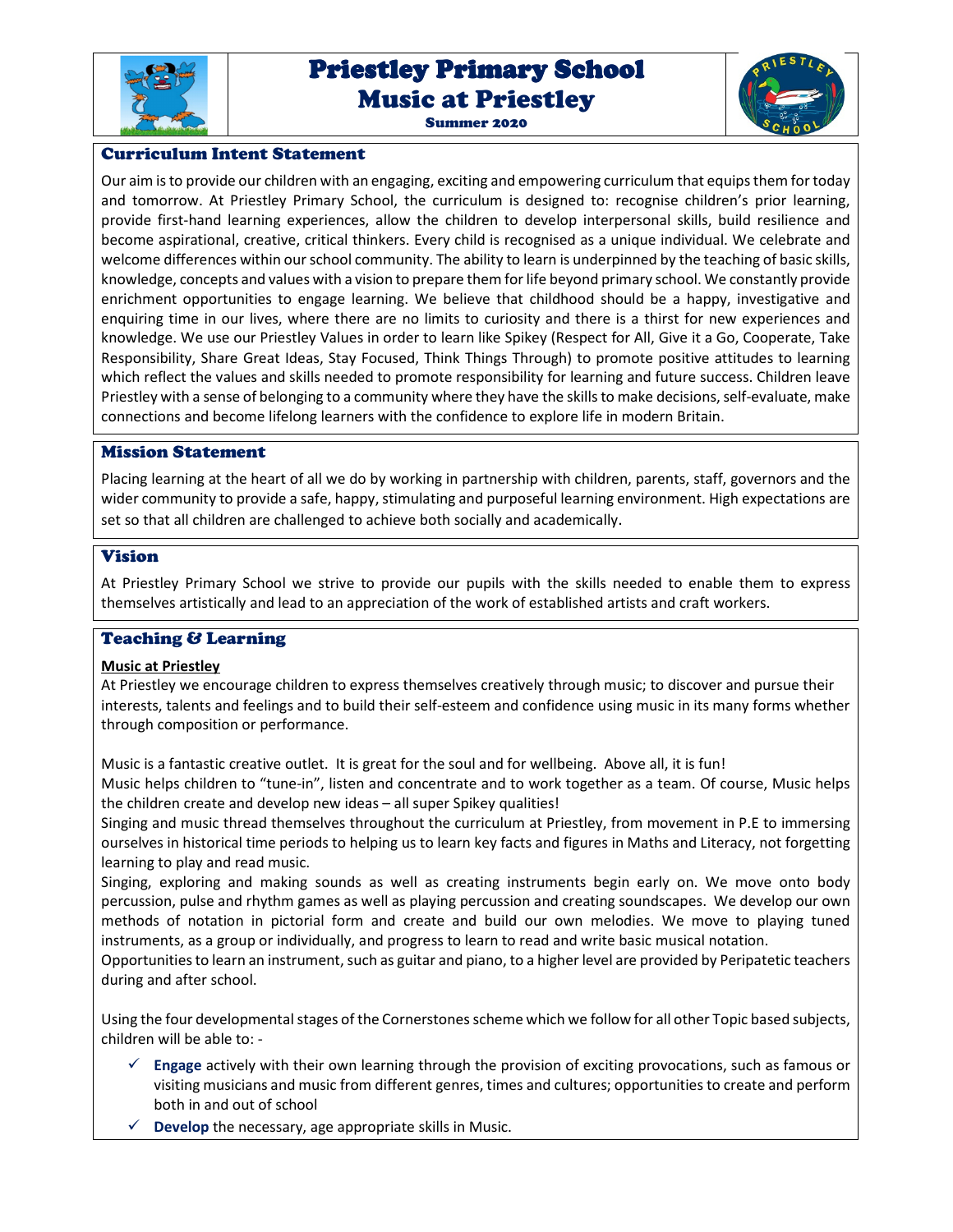- **Innovate** their own ideas drawn from and through the discovery of different styles and forms from different times, cultures, musicians and experiences.
- **Express** knowledge and skills effectively through performances, including solo and ensemble pieces.

# **EYFS:**

The most relevant early years outcomes for music are taken from the following areas of learning: Understanding the World and Expressive Arts and Design.

Understanding the World/Technology

 $\checkmark$  To recognise that a range of technology is used in places such as homes and schools. They select and use technology for particular purposes.

Expressive Arts and Design/Exploring and Using Media and Materials

 $\checkmark$  To safely use and explore a variety of materials, tools and techniques, experimenting with colour, design, texture, form and function.

Expressive Arts and Design/Being Imaginative

 $\checkmark$  To use what they have learnt about media and materials in original ways, thinking about uses and purposes. They represent their own ideas, thoughts and feelings through design and technology, art, music, dance, role play and stories.

 **KS1:** 

Pupils will be taught to:

- $\checkmark$  Use their voices expressively and creatively by singing songs and speaking chants and rhymes
- $\checkmark$  Play tuned and untuned instruments musically
- $\checkmark$  Listen with concentration and understanding to a range of high quality live and recorded music
- $\checkmark$  Experiment with, create, select and combine sounds using the inter-related dimensions of music.

The teaching of music in Priestley at KS2 will provide opportunities to follow a "First Access" approach. **KS2:** 

Pupils should be taught to sing and play musically with increasing confidence and control. They should develop an understanding of musical composition, organising and manipulating ideas within musical structures and reproducing sounds from aural memory.

Pupils should be taught to:

- $\checkmark$  play and perform in solo and ensemble contexts, using their voices and playing musical instruments with increasing accuracy, fluency, control and expression
- $\checkmark$  improvise and compose music for a range of purposes using the inter-related dimensions of music
- $\checkmark$  listen with attention to detail and recall sounds with increasing aural memory
- $\checkmark$  use and understand staff and other musical notations
- $\checkmark$  appreciate and understand a wide range of high-quality live and recorded music drawn from different traditions and from great composers and musicians
- $\checkmark$  develop an understanding of the history of music.

# Planning

# **EYFS:**

 $\checkmark$  Planning will be recorded on medium term plans by the class teacher. Planning will be undertaken with a degree of flexibility to enable "in the moment" planning during child led learning within well-resourced areas of the classroom. Singing, music and chants will be woven into daily activities.

# **KS1/KS2:**

- $\checkmark$  Planning will be recorded on the medium-term plan by the class teacher
- $\checkmark$  Planning will work through the intended Curriculum Learning intentions unit by unit as laid out by Cornerstones and supported by the music program Charanga.

Differentiation is the process by which curriculum objectives, teaching methods, assessment methods and learning activities are planned, where appropriate, to cater for the learning needs of the individual student. To provide for this basic entitlement, pupils in the same group have learning opportunities matched to their needs with teaching taking into account the differences in learner characteristics. This in turn requires flexible planning, careful assessment and the provision of a variety of approaches to learning and teaching. Mixed ability teaching implies that all abilities must be catered for when planning a lesson.